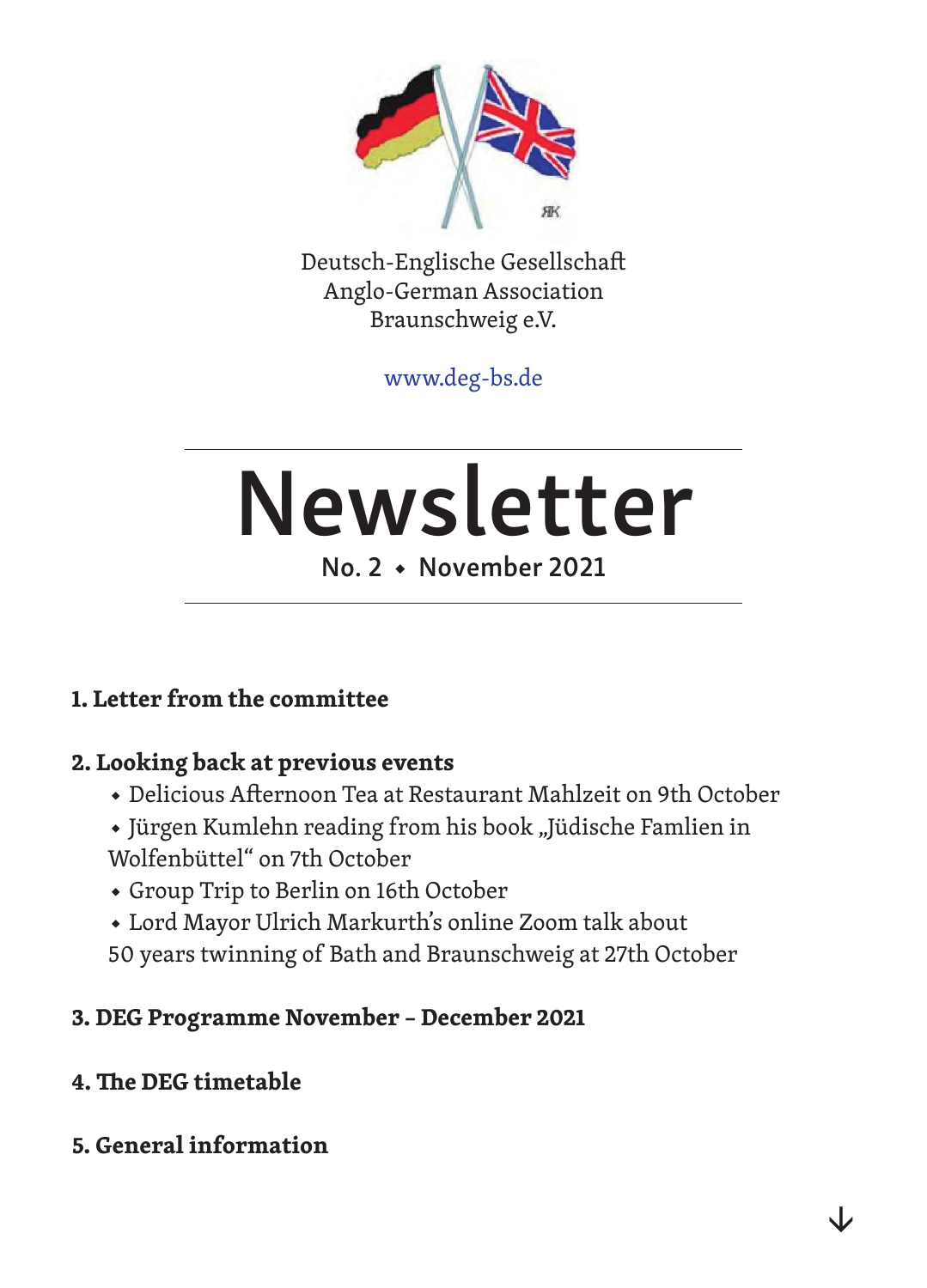

# **Letter from the commitee**

# *Dear members and friends,*

Now it feels like something bigger: a sign that life is finding its way back to what it was once before, at least somewhat.

Though your biscuit might look a little sadder and the tea cup you forgot to wash up in the DEG (not realizing this global scare was going to last more than a week) has some fuzz in it, everything is pretty much how you left it and us.

Transitioning back to your old habits will feel more like a new schedule than returning to a routine.

Our committee and a lot of members had to adjust to working from home and some might experience some difficulty adjusting back to a live meeting.

To help ease you and your way into the new/old normality, here are easy ways to welcome you back and make the fresh start a positive experience.

Please check all the things we have already accomplished, outings talks etc and what we intend to do, come and join us.

*Paul and the committee*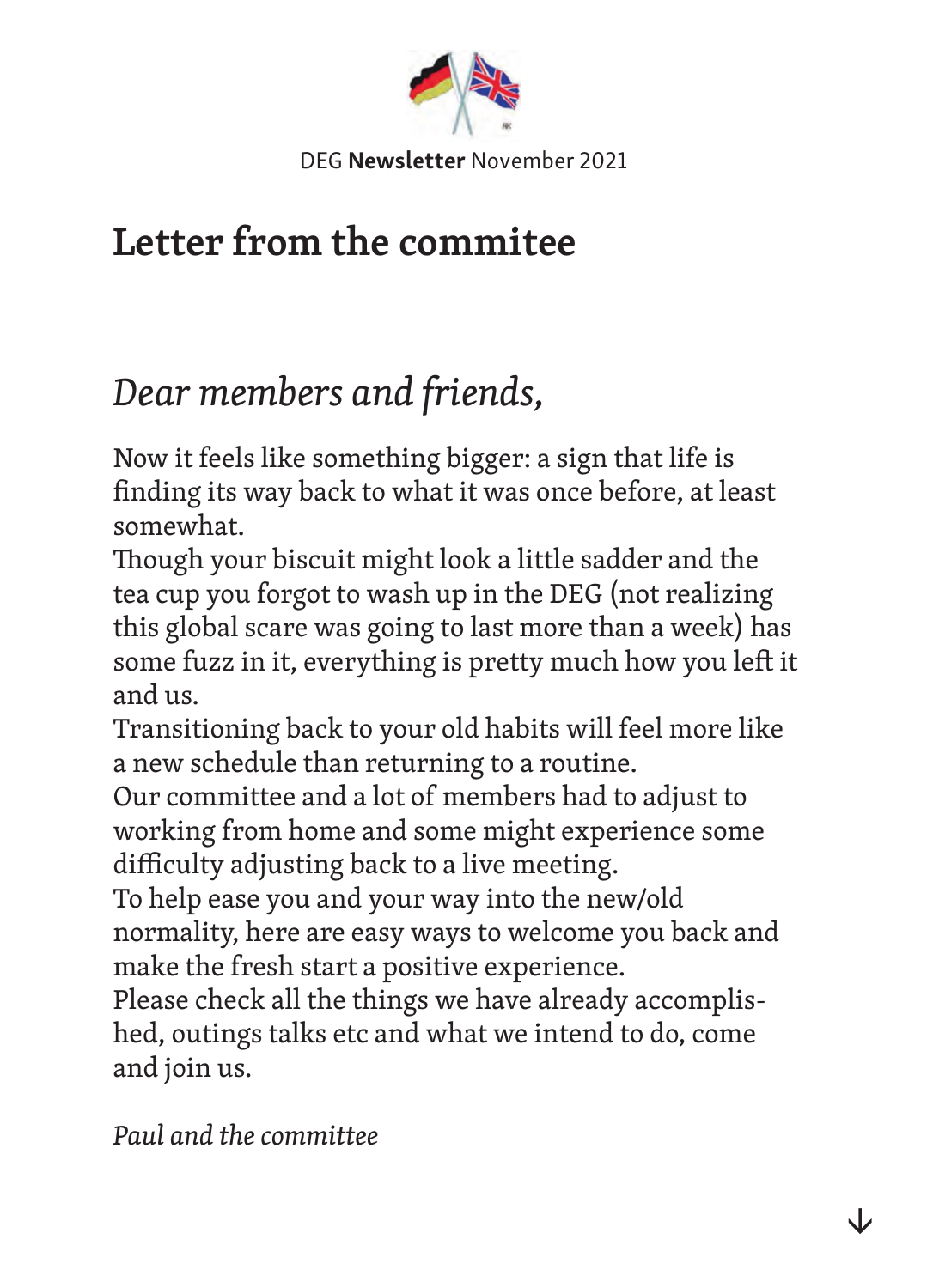

# **Looking back at previous events**

# Delicious Afternoon Tea

On the occasion of the 50th anniversary of the DEG about 25 members of the DEG enjoyed a delicious Afternoon Tea with scones, sandwiches, eclairs, lots of tea and a glass of Prosecco on 9th October. It was so good to come together, share memories and catch up with the latest news.



# Jüdische Familien in Wolfenbüttel

Our member Jürgen read from his book "Jüdische Familien in Wolfenbüttel" in German and introduced us to the life of Werner Ilberg and put a special focus on his time in England where he fled to in



1938 and where he lived with his wife until 1947. We gained a vivid impression of the life of German refugees in Great Britain.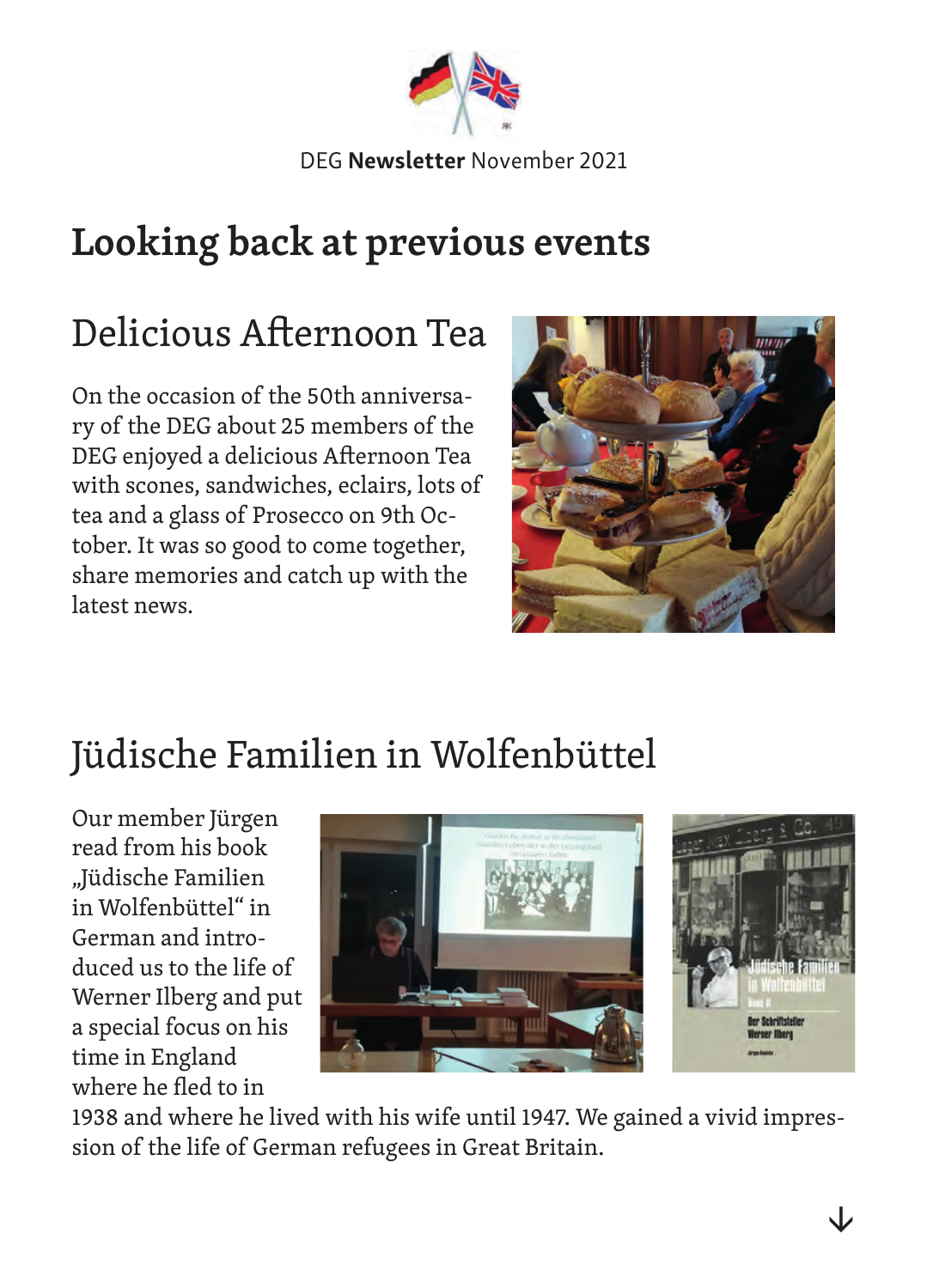

# **Looking back at previous events**



# Berlin Outing

The Humboldt Forum, Berlin's latest multi-level museum is quite the trip to visit. 16 Members of the DEG and the FSV made their way to Berlin. We met at the Main station in Braunschweig at quite an un-earthly hour of 7 in the morning and after a very interesting day visiting up to five exhibitions, by the way all free of charge. All of us went our own ways through this really superlative building.

Among the creative artworks that are featured at the Humboldt Forum, many events take place in its public courtyard called the Schlüterhof Courtyard and the Passage (named after its former baroque architect Andreas Schlüter), where performances, music and video projections will be held (and probably too, a Christmas market). Maybe we shall organise a second trip there. The Train ticket costs a mere 14  $\epsilon$  return, although quite a few of us had a little nap on the way back to Braunschweig, really no wonder after all the impressions we had in the forum. *Paul*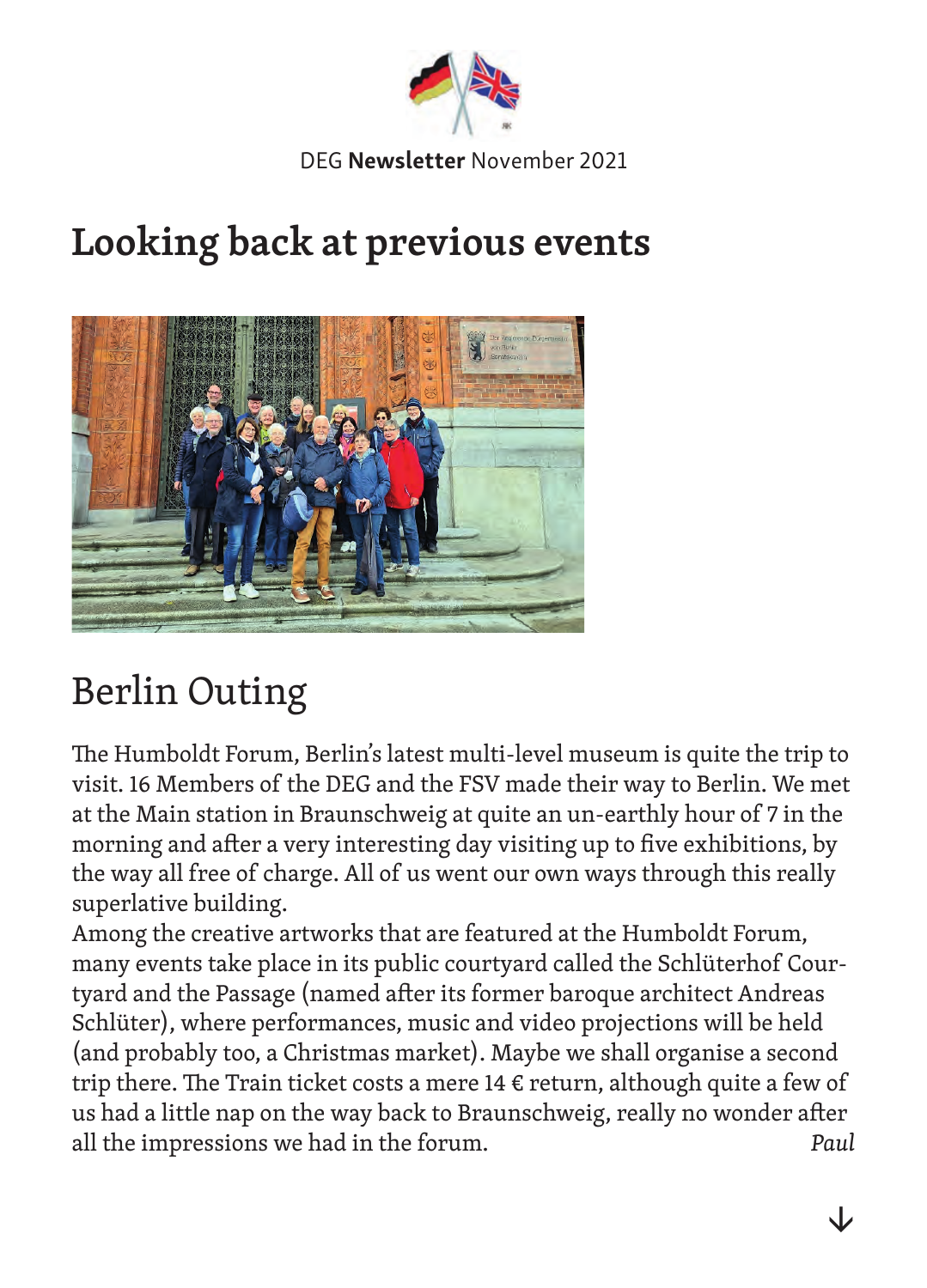

# **Looking back at previous events**



# Zoom talk with Lord Mayor Ulrich Markurth

Eleven members of the DEG came together in a room at Brunsviga on Wednesday, 27th October, to listen to Lord Mayor Ulrich Markurth's online Zoom talk about 50 years twinning of Bath and Braunschweig as well as urban development in Braunschweig (main points were "Ringgleis, Denk deine Stadt, Bahnstadt and the Bath-Garden"). This event was perfectly hosted by the chairwoman of the Bath-Braunschweig Twinning Association, Judy Spencer. In the end all participants had the chance to ask questions and/or make comments.

An interesting evening indeed and a good chance to present the DEG which was mentioned several times. Thanks for the wonderful organisation to the BBTA as well as the German Society in Bath. Great job!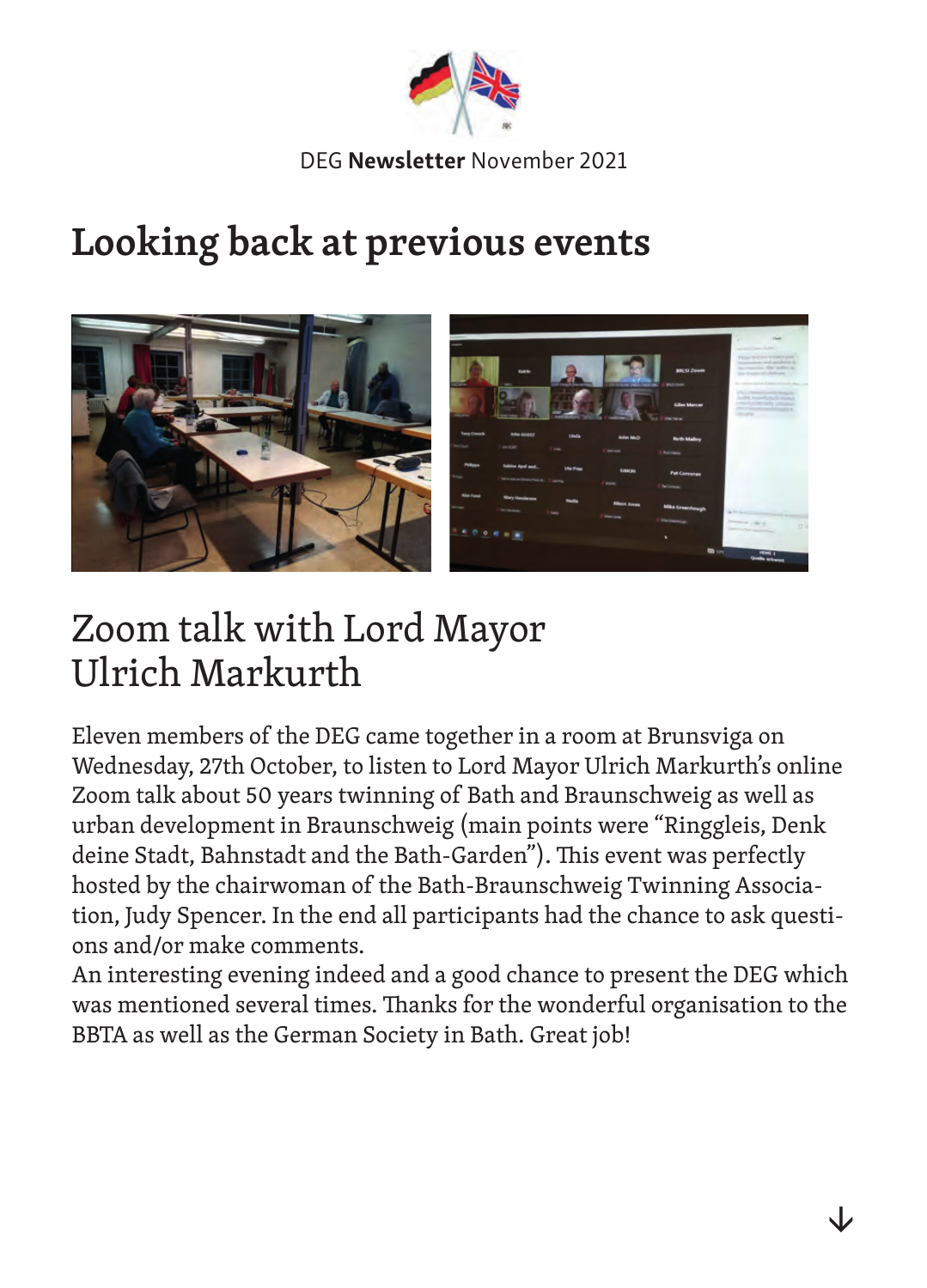

# **DEG programme November – December**

# Thursday, 4th November, 8 pm DEG Online Literature Club

Jürgen Kumlehn will read from his new book "Jewish Families in Wolfenbüttel - The writer Werner llberg". A second chance for those of you who missed the live talk at Ambet in October



The Wolfenbüttel born merchant Werner Ilberg joined

the Communist Party in Berlin in 1932 and worked in the Underground against the National Socialists. After escaping from a Berlin concentration camp and prison, he fled to Prague. Before the German Wehrmacht moved in there, he was able to flee to England in 1938. There he lived with his wife until 1947. He also worked in England for the Communist Party and was interned as an "enemy alien" in Liverpool for a while. Jürgen would like to read especially from his time in exile and give an impression of the life of German refugees in Great Britain. The reading is in German.

Join our online Jitsi video conference by following the link: https://meet.jit.si/DEGLiteratureClub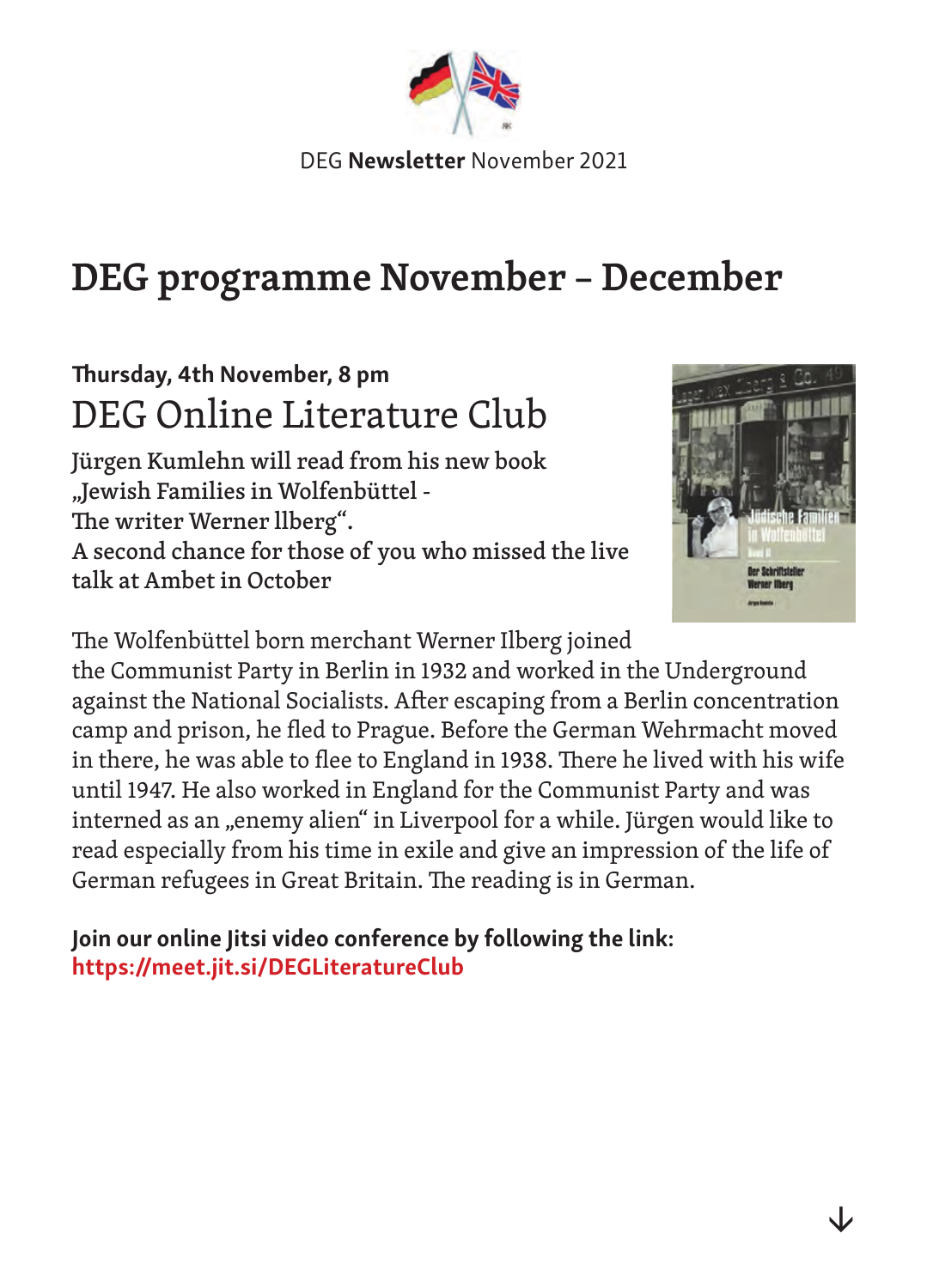





# Thursday, 11th November, 7pm Rosi Söchtig: Bike tour around Australia **In our room at Ambet**

After having given us a talk on her bike trip to China a few years ago, Rosi is now going to talk about her adventures and challenges on her bike tour around Australia (Adelaide, Perth, Mt. Isa, Tennant Creek, Brisbane, Sydney, Canberra and Melbourne). Rosi encountered bushfires and dangerous caravans and had to deal wither her water supplies. With the help of many



helpful people as well as her own strength, she finally made it. Rosi has published all her experiences in her book "Overland Biking" and will show lots of photos. The talk will be in "Rosi-style English-German".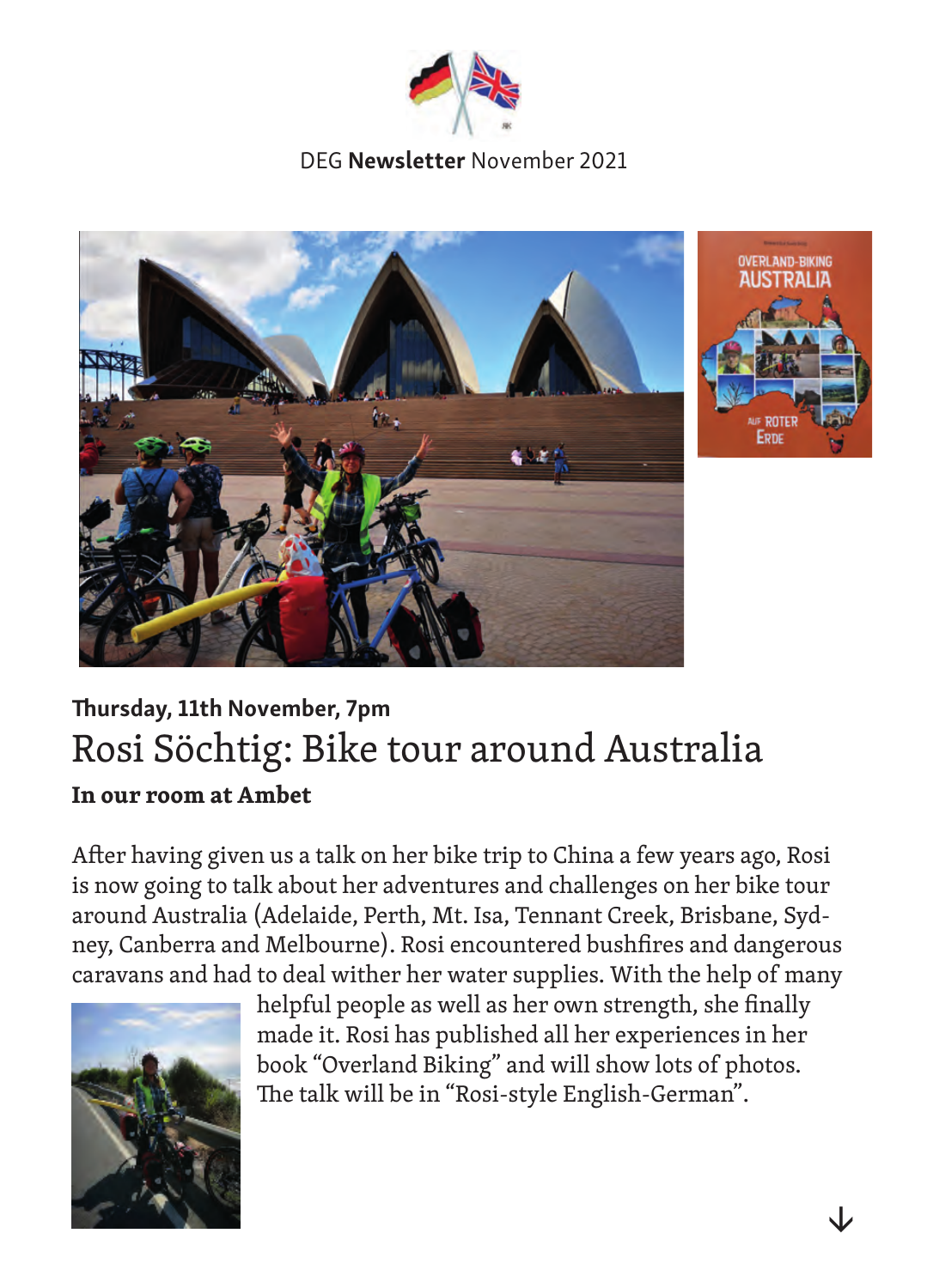



# Thursday, 25th November, 7pm 50 years Bath-Braunschweig twinning agreement – 50 years DEG **In our room at Ambet**

Join Eva Grimpen and Manfred Erdmenger on their journey along this timeline. They will share the most important events and milestones in a Power Point Presentation.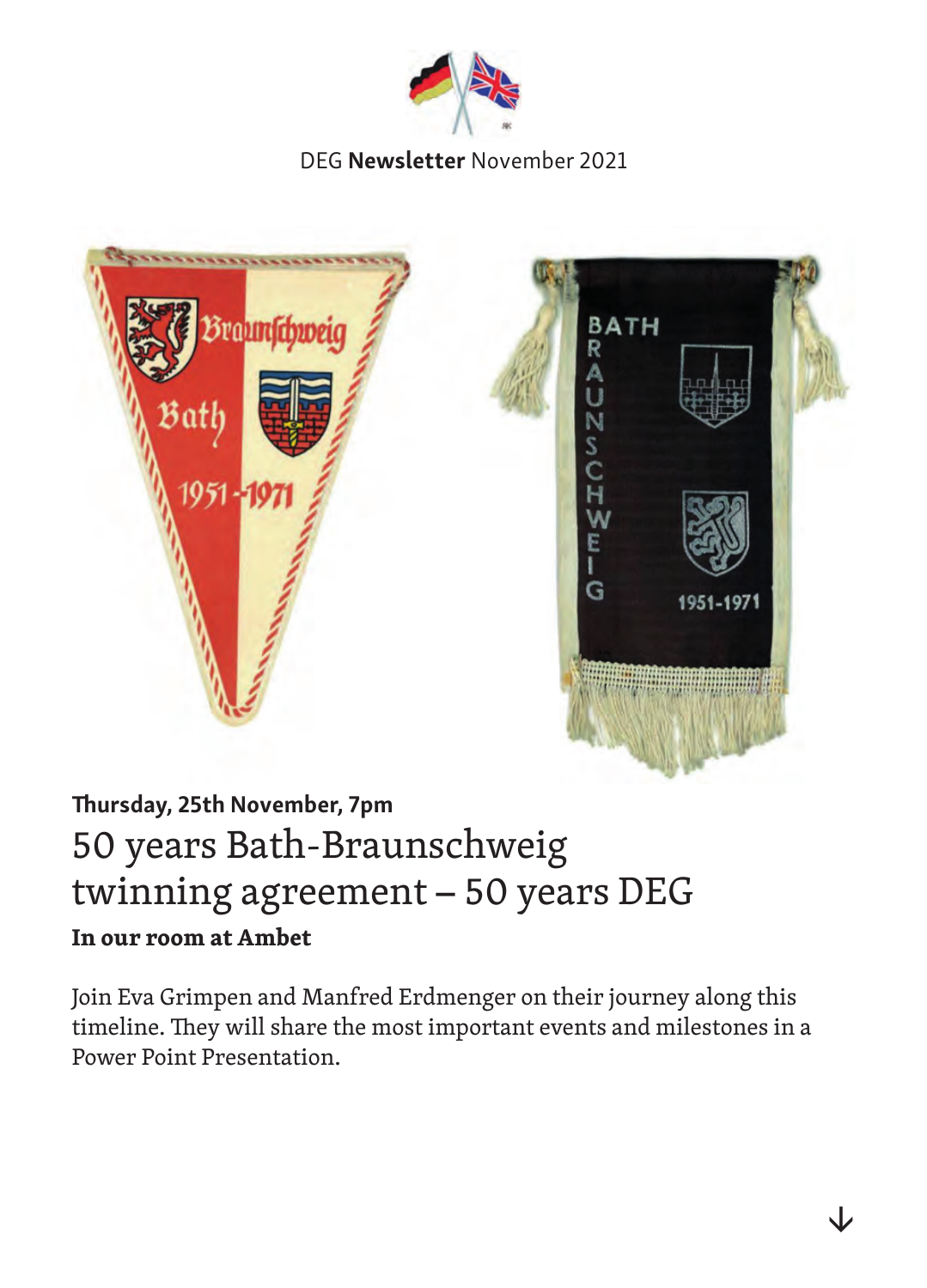

# Thursday, 9th December, 7pm Christmas Party

## **Familiensportverein Braunschweig, Parnitzweg 5, 38108 Braunschweig**

Same procedure as every year. Please bring a contribution to the buffet and a wrapped gift for the raffle.

Regrettably this event is for members only.

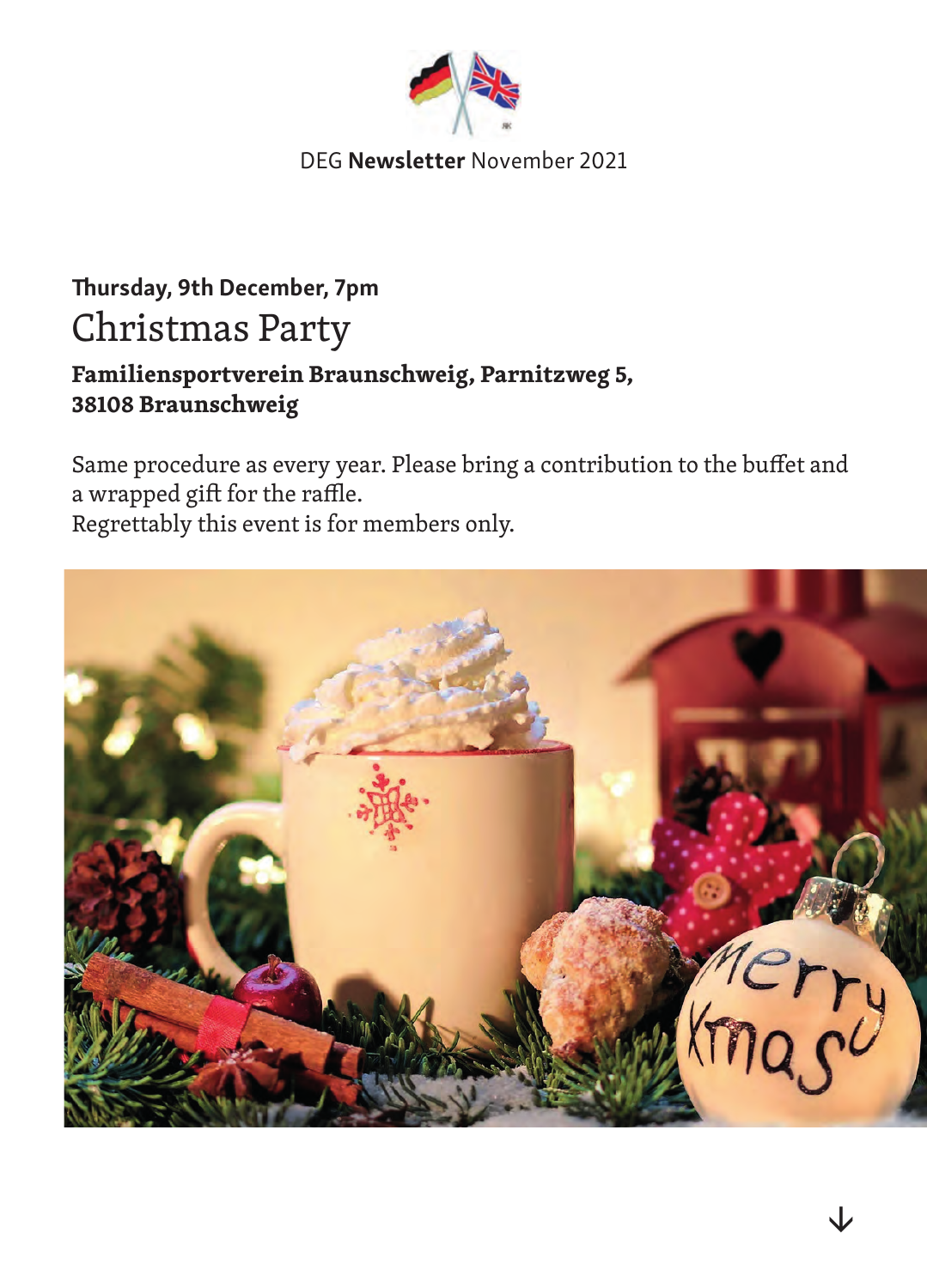

# **The DEG timetable**

**We wish to remind you of all the activities related to the DEG. You are more than welcome to join any activity you are interested in.**

## Tuesdays afternoons

Short story group meets every four weeks; various venues; registration necessary and obligation to be host For details please contact Paul: paul.kavanagh.deg@gmail.com

## Wednesday evening

from 19.00 the Wednesday painters meet at the Familiensportverein Braunschweig, Parnitzweg 5, 38108 Braunschweig For details please contact Paul: paul.kavanagh.deg@gmail.com

## Wednesday evening

Pétanque group meets at 19:00 at TuRa, Bienroder Weg 51, 38106 Braunschweig For details please contact Sabine: petanque.deg@gmail.com

# Thursday during the day

International Tea and Talk Group Every Thursday at 12:00, Café Tante Emmelie, Bäckerklint 1, 38100 Braunschweig. For details please contact Katherine: kathy.kueppers@t-online.de

## Thursday evening

the online Literature Club, every two weeks from 20:00 in summer and 19:00 in winter, via jitsi video conference For details please contact Katrin: landsmann.bs@web.de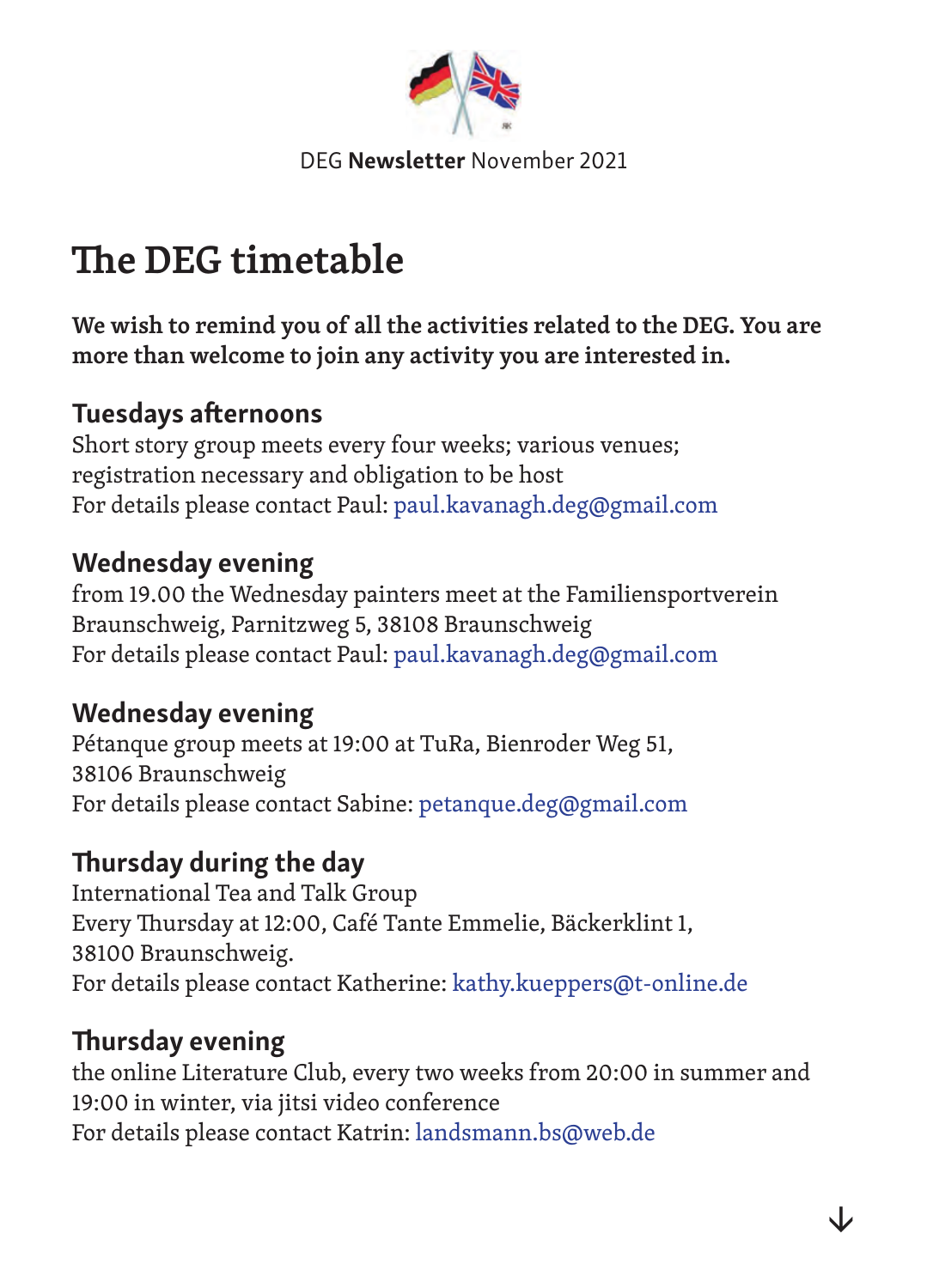

## Thursday evening

alternative weeks: Conversation Group, every two weeks from 19:00, meetings take place at Wohnen mit Zukunft Ambet, Ilmenaustraße 2, 38120 Braunschweig; tea and talk + respective topic to be found on homepage: www.deg-bs.de For details please contact Paul: paul.kavanagh.deg@gmail.com

during the day – flexible dates, weather permitting outing either bicycle tours or walks For details please contact Katherine: kathy.kueppers@t-online.de

# **General information**

Meetings take place at Wohnen mit Zukunft Ambet, Ilmenaustraße 2, 38120 Braunschweig, unless otherwise stated. Doors open at 7.00 pm (19.00) with the main topic at 7.30 pm (19.30). Topic may be changed due to unforeseen circumstances.

## **How to get there:**

https://www.google.de/maps/place/Ambet/@52.2452825,10.4789899,17z/ data=!3m1!4b1!4m5!3m4!1s0x47aff62480b2b06b:0xee0cc197bed52c!8m2!3 d52.2451954!4d10.4810498

## **Pay Day Reminder:**

The membership fee for 2021 was due in March and if you have not yet paid your membership fee for 2021, please do so as soon as possible. Nord LB IBAN DE33250500000000328039

We welcome suggestions and ideas for future topics for our programme. Your input will be appreciated.